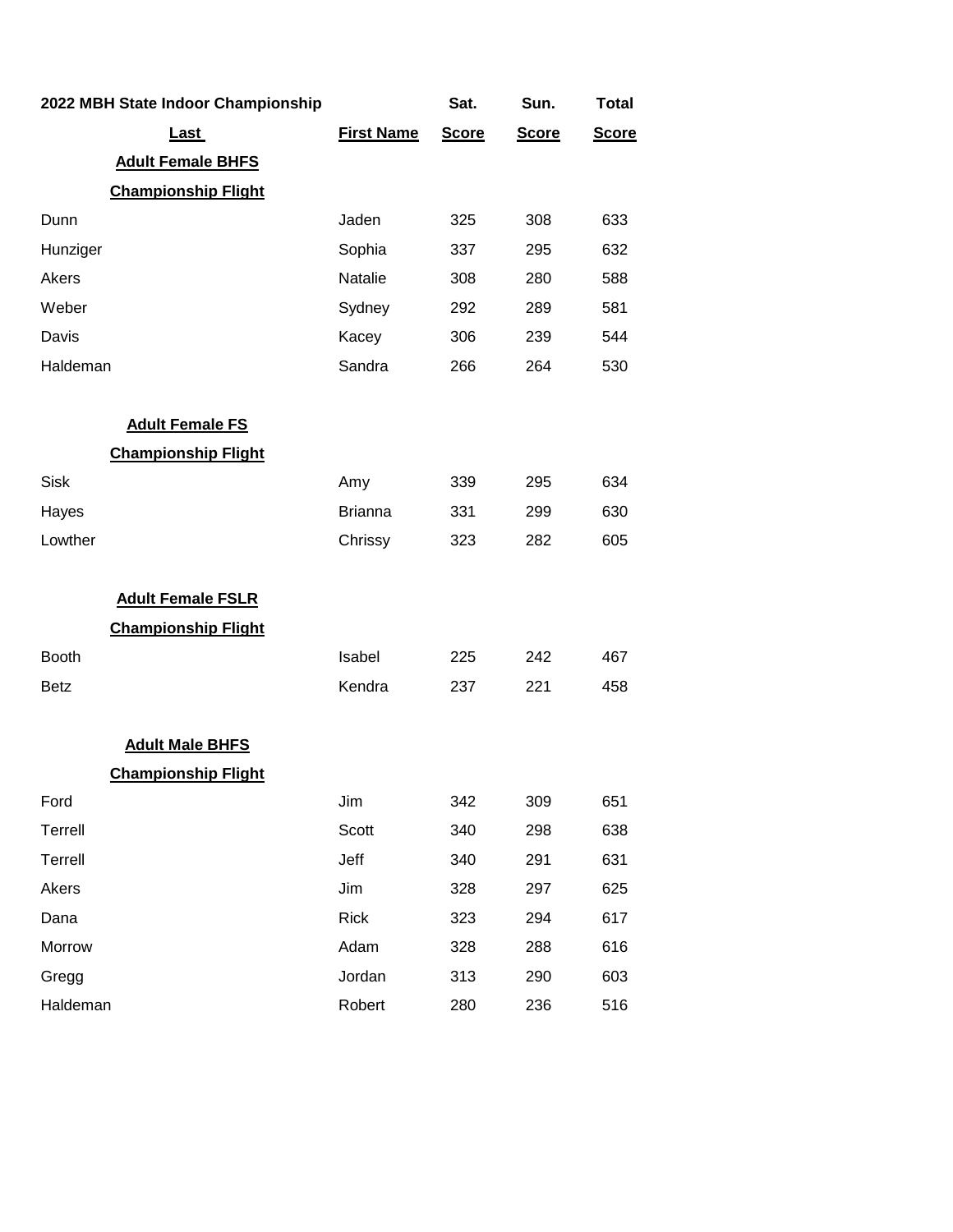| 2022 MBH State Indoor Championship |                   | Sat.         | Sun.         | <b>Total</b> |
|------------------------------------|-------------------|--------------|--------------|--------------|
| Last                               | <b>First Name</b> | <b>Score</b> | <b>Score</b> | <b>Score</b> |
| <b>Adult Male FS</b>               |                   |              |              |              |
| <b>Championship Flight</b>         |                   |              |              |              |
| Shaw                               | Aaron             | 359          | 324          | 683          |
| McCollum                           | <b>Stewart</b>    | 357          | 325          | 682          |
| <b>Baker</b>                       | Michael           | 356          | 325          | 681          |
| Miller                             | Evan              | 357          | 316          | 673          |
| Clayton                            | Franklin          | 355          | 315          | 670          |
| Tolle                              | Tyler             | 354          | 316          | 670          |
| Redding                            | Joe               | 353          | 314          | 667          |
| Loker                              | <b>Brady</b>      | 349          | 317          | 666          |
| Hall                               | Justin            | 349          | 313          | 662          |
| <b>Sisk</b>                        | Cody              | 348          | 308          | 656          |
| Huster                             | <b>Brandon</b>    | 348          | 307          | 655          |
| 1st Flight                         |                   |              |              |              |
| Maucelli                           | Sam               | 344          | 307          | 651          |
| Sukach                             | Illia             | 341          | 309          | 650          |
| Madden                             | Jeff              | 334          | 304          | 638          |
| McBee                              | Justin            | 325          | 310          | 635          |
| Moore                              | Davis             | 338          | 287          | 625          |
| <b>Briant</b>                      | Cole              | 328          | 297          | 625          |
| <b>Branson</b>                     | Keith             | 310          | 296          | 606          |
| Harris                             | Colby             | 304          | 270          | 574          |
| Meek                               | Nathan            | 327          | 0            | 327          |
| <b>Money Adult Male FS</b>         |                   |              |              |              |
| <b>Championship Flight</b>         |                   |              |              |              |
| <b>Bowen</b>                       | Richard           | 360          | 328          | 688          |
| Kinder                             | Wes               | 360          | 326          | 686          |
| Collins                            | <b>Steve</b>      | 359          | 318          | 677          |
| <b>Senior Female FSLR</b>          |                   |              |              |              |
| <b>Championship Flight</b>         |                   |              |              |              |
| Grellner                           | Janis             | 316          | 274          | 590          |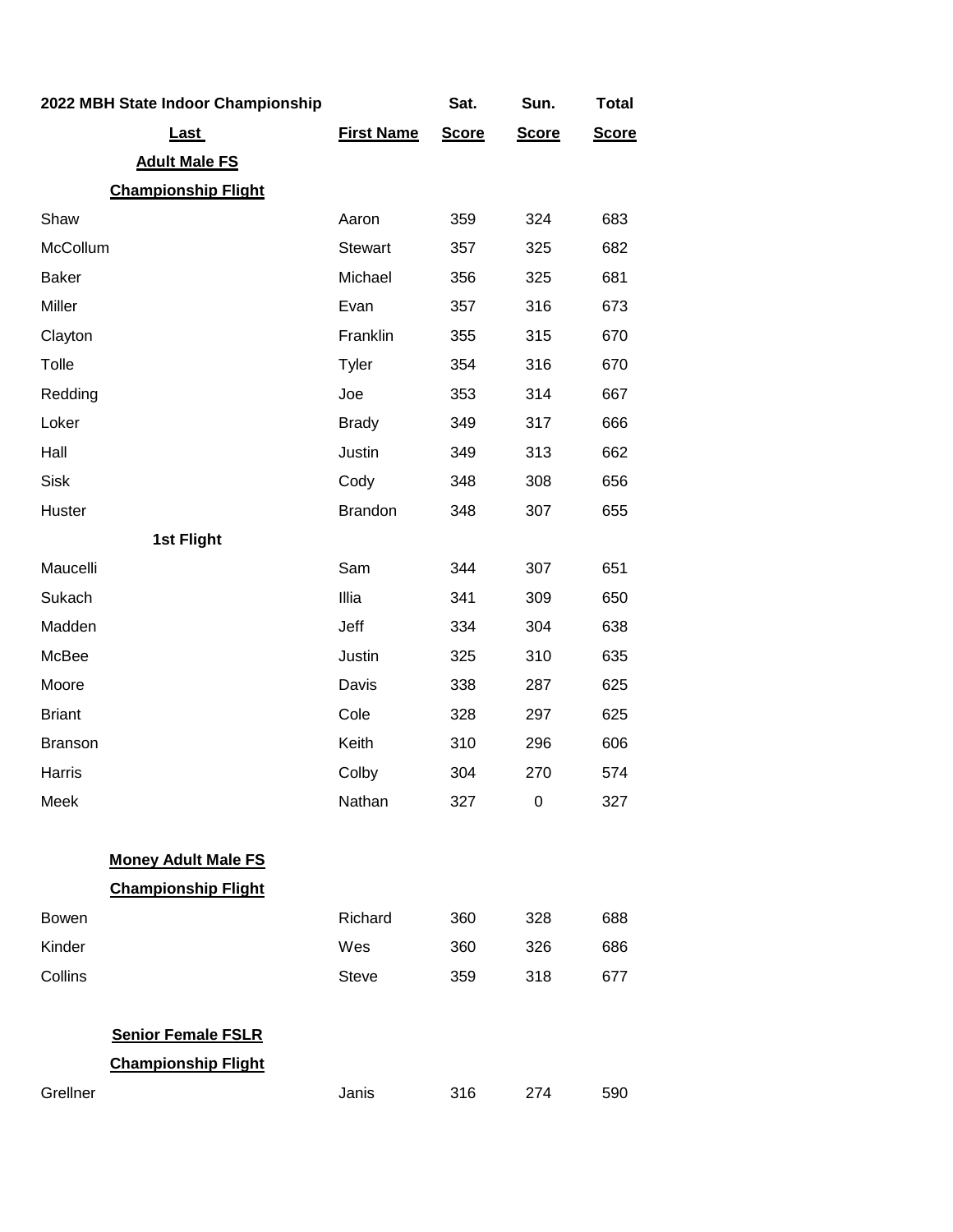|                | 2022 MBH State Indoor Championship |                   | Sat.         | Sun.         | <b>Total</b> |
|----------------|------------------------------------|-------------------|--------------|--------------|--------------|
|                | <b>Last</b>                        | <b>First Name</b> | <b>Score</b> | <b>Score</b> | <b>Score</b> |
|                | <b>Cub Female BHFS</b>             |                   |              |              |              |
|                | <b>Championship Flight</b>         |                   |              |              |              |
| Davis          |                                    | <b>Trinity</b>    | 345          | 309          | 654          |
| Loker          |                                    | Cheslee           | 279          | 243          | 522          |
| Allen          |                                    | Leah              | 263          | 246          | 509          |
| Akers          |                                    | Noami             | 232          | 241          | 473          |
|                | <b>Youth Female FS</b>             |                   |              |              |              |
|                | <b>Championship Flight</b>         |                   |              |              |              |
| Huster         |                                    | Kaisley           | 338          | 300          | 638          |
| Davis          |                                    | Zoie              | 329          | 305          | 634          |
| Westcott       |                                    | Sara              | 323          | 298          | 621          |
| <b>Branson</b> |                                    | Mirandah          | 287          | 276          | 563          |
|                | <b>Youth Female BHFS</b>           |                   |              |              |              |
|                | <b>Championship Flight</b>         |                   |              |              |              |
| Loker          |                                    | Marcail           | 295          | 253          | 548          |
| Akers          |                                    | Nicole            | 266          | 264          | 530          |
| Allen          |                                    | Leilani           | 252          | 246          | 498          |
|                | <b>Cub Male FSLR</b>               |                   |              |              |              |
|                | <b>Championship Flight</b>         |                   |              |              |              |
| Kirk           |                                    | Grant             | 297          | 273          | 570          |
|                | <b>Cub Male BHFS</b>               |                   |              |              |              |
|                | <b>Championship Flight</b>         |                   |              |              |              |
| Mattix         |                                    | <b>Bryson</b>     | 282          | 283          | 565          |
| Throener       |                                    | Calen             | 301          | 246          | 547          |
|                | <b>Youth Male BHFS</b>             |                   |              |              |              |
|                | <b>Championship Flight</b>         |                   |              |              |              |
| Haldeman       |                                    | Robert III        | 303          | 265          | 568          |
| Morrow         |                                    | Isaiah            | 285          | 259          | 544          |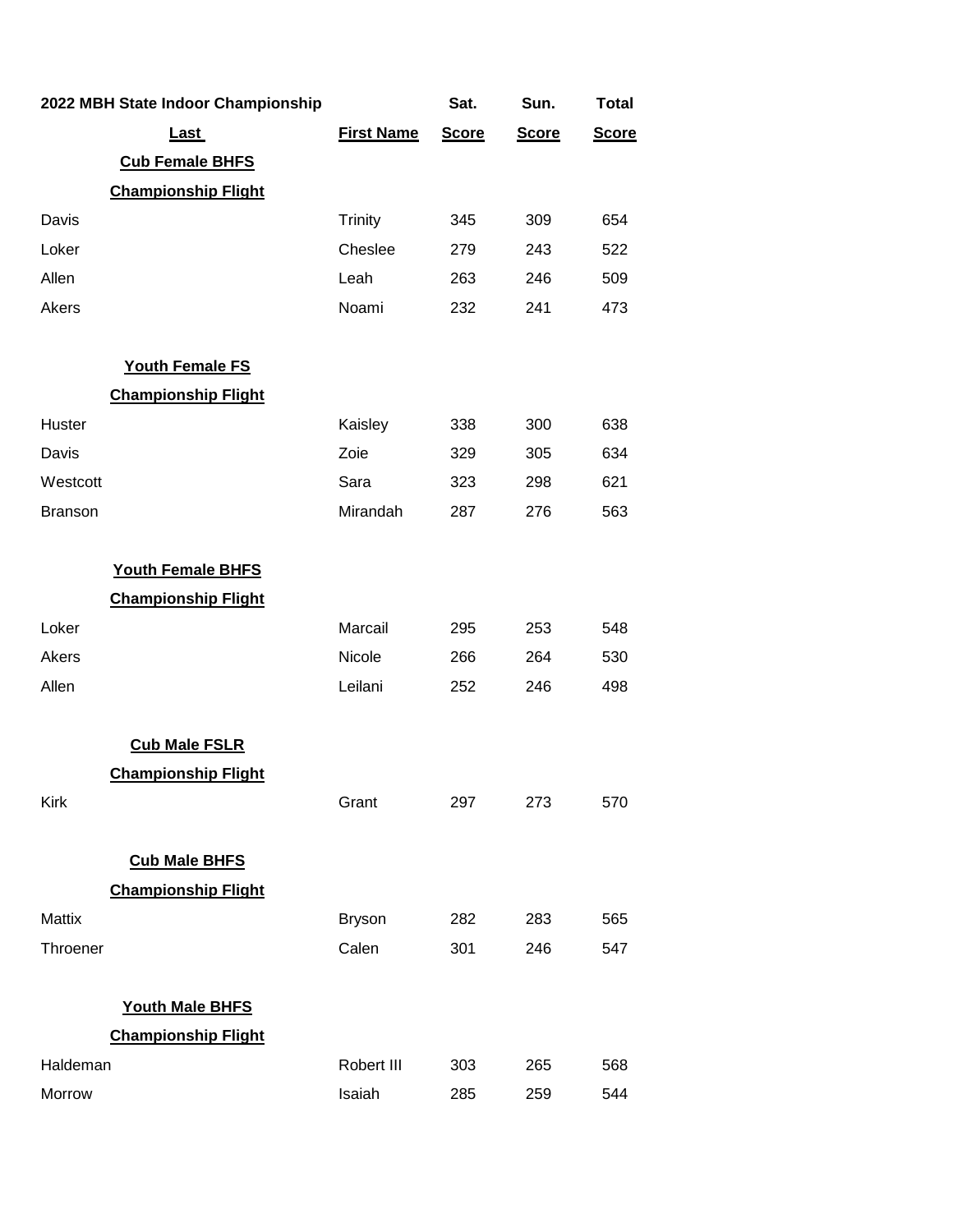| 2022 MBH State Indoor Championship |                   | Sat.         | Sun.         | <b>Total</b> |
|------------------------------------|-------------------|--------------|--------------|--------------|
| <u>Last</u>                        | <b>First Name</b> | <b>Score</b> | <b>Score</b> | <b>Score</b> |
| <b>Master Senior Male FS</b>       |                   |              |              |              |
| <b>Championship Flight</b>         |                   |              |              |              |
| <b>Myers</b>                       | Bill              | 346          | 308          | 654          |
| Houk                               | Henry             | 313          | 305          | 618          |
| Terrell                            | Ken               | 318          | 286          | 604          |
| Tuller                             | Al                | 306          | 286          | 592          |
| Crockett                           | Charlie           | 315          | 276          | 591          |
| <b>Senior Male BHFS</b>            |                   |              |              |              |
| <b>Championship Flight</b>         |                   |              |              |              |
| Wolk                               | <b>Steve</b>      | 337          | 297          | 634          |
| <b>McCall</b>                      | Kevin             | 328          | 298          | 626          |
| Gariepy                            | John              | 312          | 286          | 598          |
| Wesley                             | French            | 319          | 270          | 589          |
| <b>Senior Male FS</b>              |                   |              |              |              |
| <b>Championship Flight</b>         |                   |              |              |              |
| <b>Bullard</b>                     | <b>Steve</b>      | 352          | 317          | 669          |
| Schaub                             | Derek             | 355          | 309          | 664          |
| Camacho                            | Jesse             | 338          | 306          | 644          |
| Miller                             | Derek             | 344          | 294          | 638          |
| Criger                             | Curt              | 343          | 291          | 634          |
| <b>Burford</b>                     | Stan              | 319          | 305          | 624          |
| <b>Young Adult Male BHFS</b>       |                   |              |              |              |
| <b>Championship Flight</b>         |                   |              |              |              |
| White                              | Aidan             | 345          | 309          | 654          |
| Parker-Reece                       | Tymon             | 328          | 284          | 612          |
| <b>Senior Female BHFS</b>          |                   |              |              |              |
| <b>Championship Flight</b>         |                   |              |              |              |
| Meek                               | Donna             | 259          | 261          | 520          |
| Gariepy                            | Keri              | 261          | 248          | 509          |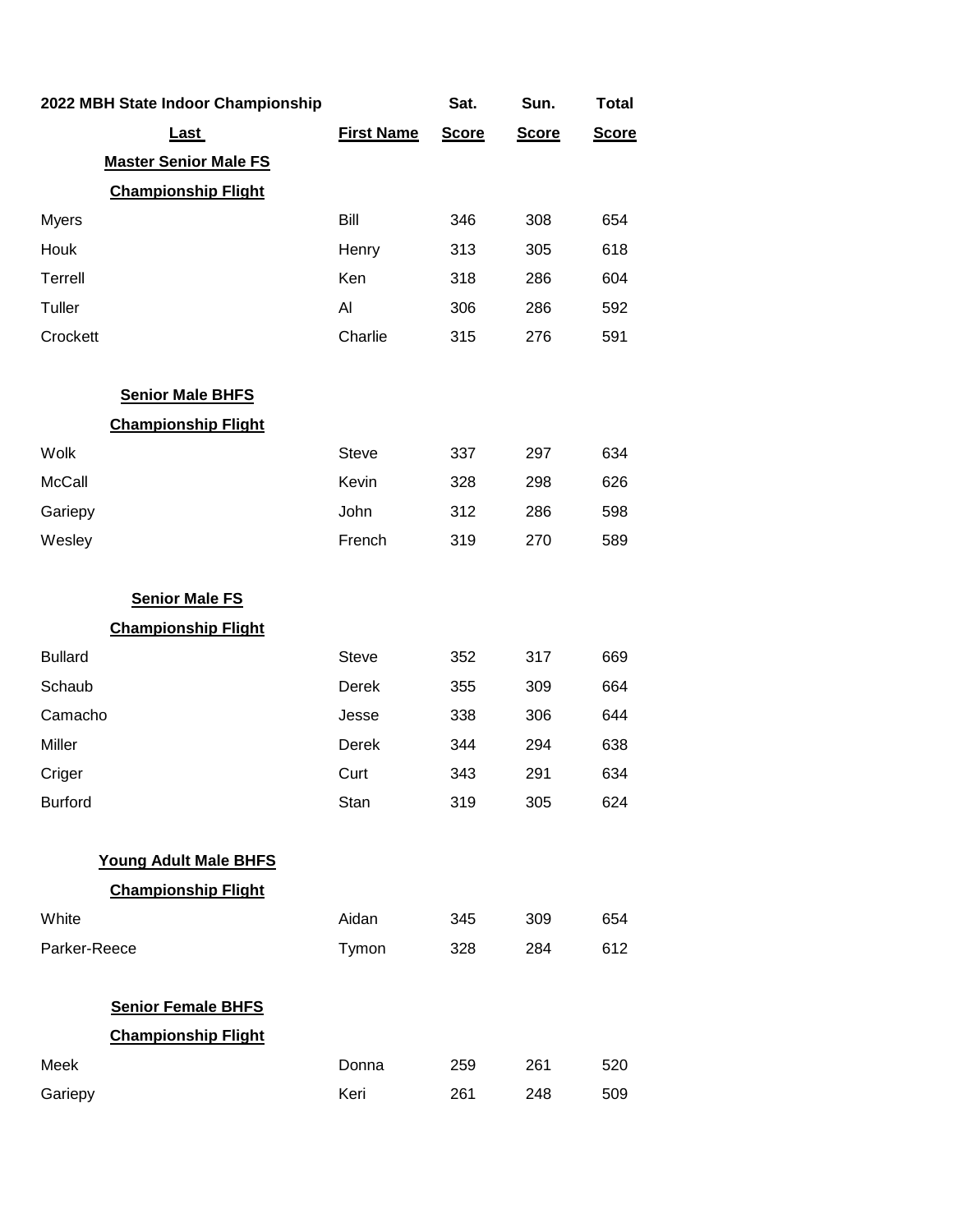| 2022 MBH State Indoor Championship |                   | Sat.         | Sun.         | <b>Total</b> |
|------------------------------------|-------------------|--------------|--------------|--------------|
| <u>Last</u>                        | <b>First Name</b> | <b>Score</b> | <b>Score</b> | <b>Score</b> |
| <b>Young Adult Female FS</b>       |                   |              |              |              |
| <b>Championship Flight</b>         |                   |              |              |              |
| <b>Drake</b>                       | Leann             | 357          | 322          | 679          |
| McCool                             | Hope              | 334          | 306          | 640          |
| <b>Branson</b>                     | Jerika            | 316          | 293          | 609          |
| <b>Burns</b>                       | Ashlynn           | 240          | 232          | 472          |
| <b>Silver Senior Female FSL</b>    |                   |              |              |              |
| <b>Championship Flight</b>         |                   |              |              |              |
| Parker                             | Linda             | 271          | 262          | 533          |
| <b>Master Senior Male BB</b>       |                   |              |              |              |
| <b>Championship Flight</b>         |                   |              |              |              |
| Sanford                            | Joe               | 258          | 207          | 465          |
| <b>McCubbin</b>                    | Dennis            | 108          | 82           | 190          |
| <b>Silver Senior Male BHFS</b>     |                   |              |              |              |
| <b>Championship Flight</b>         |                   |              |              |              |
| Lanier                             | <b>Steve</b>      | 314          | 294          | 608          |
| Ritzer                             | David             | 314          | 263          | 577          |
| <b>Silver Senior Male FS</b>       |                   |              |              |              |
| <b>Championship Flight</b>         |                   |              |              |              |
| Hood                               | Tom               | 352          | 309          | 661          |
| Davis                              | Crisconi          | 331          | 302          | 633          |
| Horn                               | <b>Rick</b>       | 321          | 290          | 611          |
| Grellner                           | Gene              | 285          | 260          | 545          |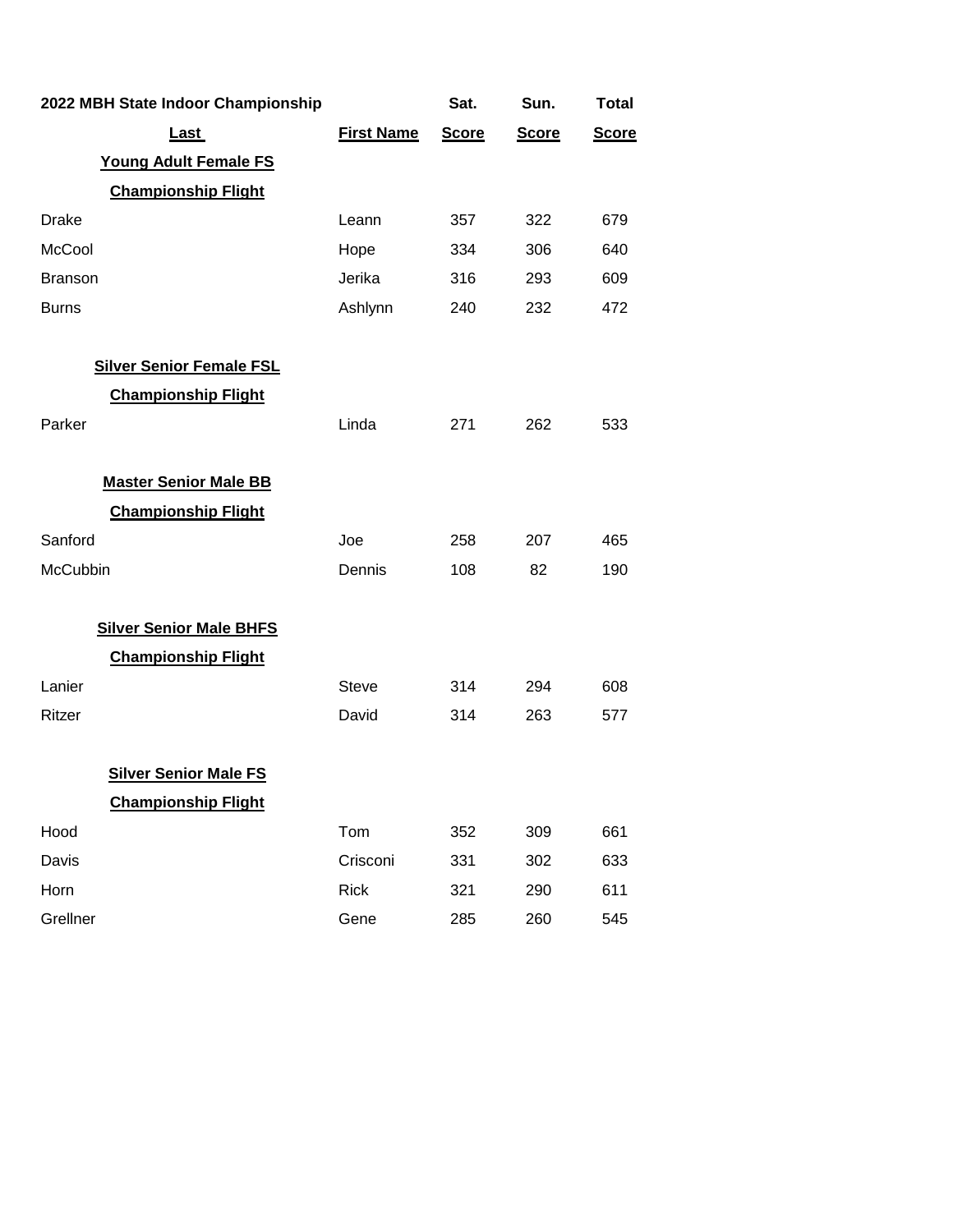|                | 2022 MBH State Indoor Championship |                   | Sat.         | Sun.         | <b>Total</b> |
|----------------|------------------------------------|-------------------|--------------|--------------|--------------|
|                | Last                               | <b>First Name</b> | <b>Score</b> | <b>Score</b> | <b>Score</b> |
|                | <b>Young Adult Male FS</b>         |                   |              |              |              |
|                | <b>Championship Flight</b>         |                   |              |              |              |
| Smith          |                                    | Ashton            | 358          | 316          | 674          |
| <b>Burford</b> |                                    | Hunter            | 349          | 303          | 652          |
| Fairborz       |                                    | <b>Brendan</b>    | 346          | 305          | 651          |
| Beezley        |                                    | Easton            | 339          | 304          | 643          |
| Zielinski      |                                    | Cameron           | 287          | 274          | 561          |
|                | Young Adult Female FSLR            |                   |              |              |              |
|                | <b>Championship Flight</b>         |                   |              |              |              |
| Howard         |                                    | Anna              | 245          | 233          | 478          |
|                | <b>Young Adult Female BHFS</b>     |                   |              |              |              |
|                | <b>Championship Flight</b>         |                   |              |              |              |
| Haldeman       |                                    | Cassandra         | 293          | 260          | 553          |
| Ford           |                                    | Abby              | 298          | 252          | 550          |
|                | <b>Youth Male FS</b>               |                   |              |              |              |
|                | <b>Championship Flight</b>         |                   |              |              |              |
| <b>Sisk</b>    |                                    | Collin            | 344          | 306          | 650          |
| Kirk           |                                    | Benjamin          | 328          | 289          | 617          |
| McBee          |                                    | Dantin            | 307          | 287          | 594          |
|                | <b>Youth Female FSLR</b>           |                   |              |              |              |
|                | <b>Championship Flight</b>         |                   |              |              |              |
| Sandbothe      |                                    | Sophia            | 272          | 251          | 523          |
|                | <b>Adult Male FSLR</b>             |                   |              |              |              |
|                | <b>Championship Flight</b>         |                   |              |              |              |
| Yadav          |                                    | Gautam            | 238          | 215          | 453          |